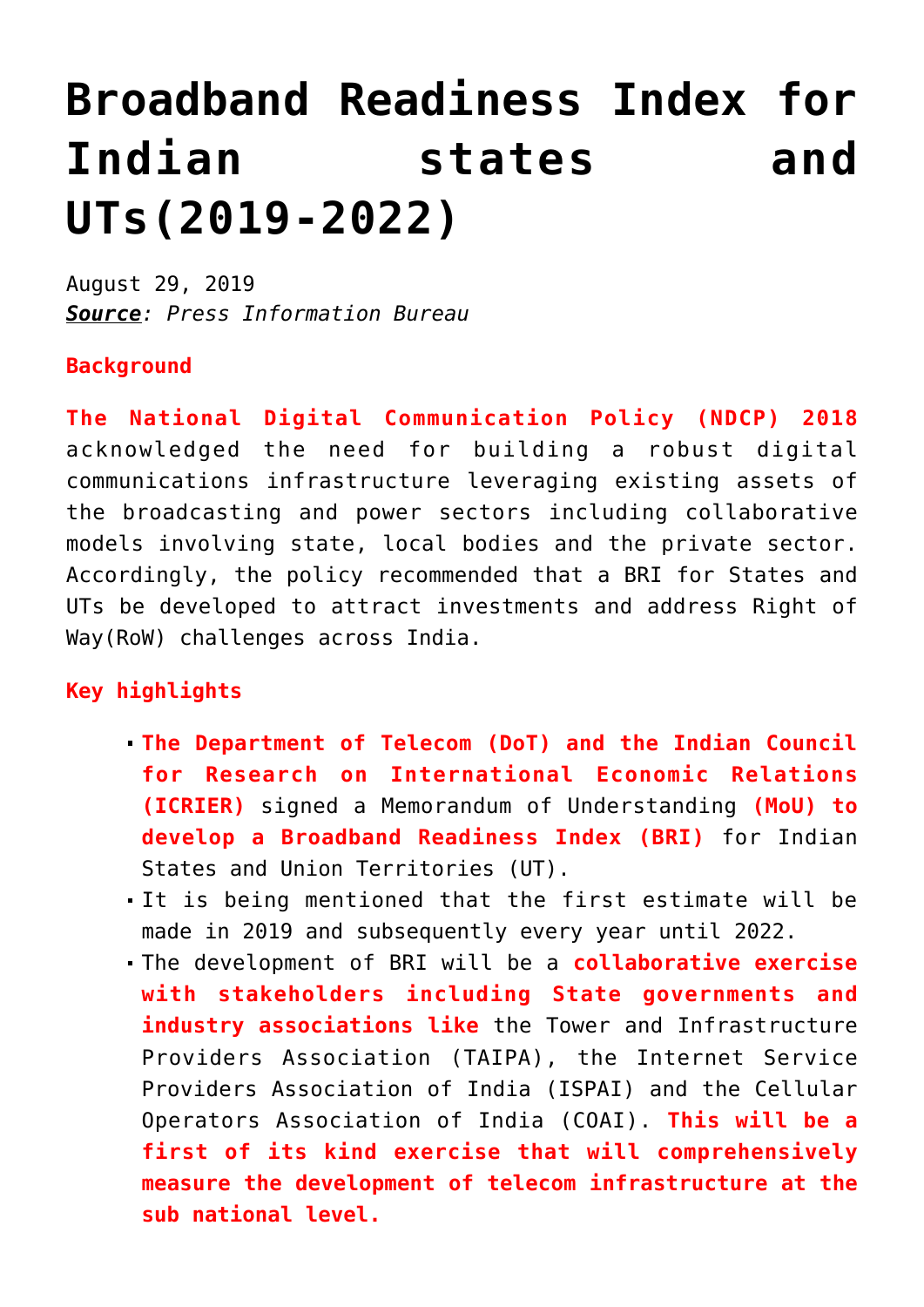- **The BRI consists of two parts;**
- 1. **Part I** will focus on **infrastructure development** based on the measurement of **nine parameters.**
- 2. **Part II** consists of **demand side parameters** which will be captured through **primary surveys**. **It will include indicators such as percentage of households** using computers/ laptops with internet connection, the percentage of households with fixed broadband connection, internet users as a percentage of the population, smart phones density, percentage of households with at least one digitally literate member, etc.

## **Proposed BRI Indicators**

| <b>SL</b><br><b>NO.</b> | <b>Proposed BRI Indicators</b>                                                                                               |
|-------------------------|------------------------------------------------------------------------------------------------------------------------------|
|                         | Availability of State Policy on RoW and Towers (based on<br>DoT RoW Rules 2016                                               |
| $\overline{2}$          | Percentage of ROW cases given permission within 60 days<br>of the first application                                          |
| 3                       | Availability of a centralized IT Portal for ROW<br>clearances across all Government land and building<br>owning authorities. |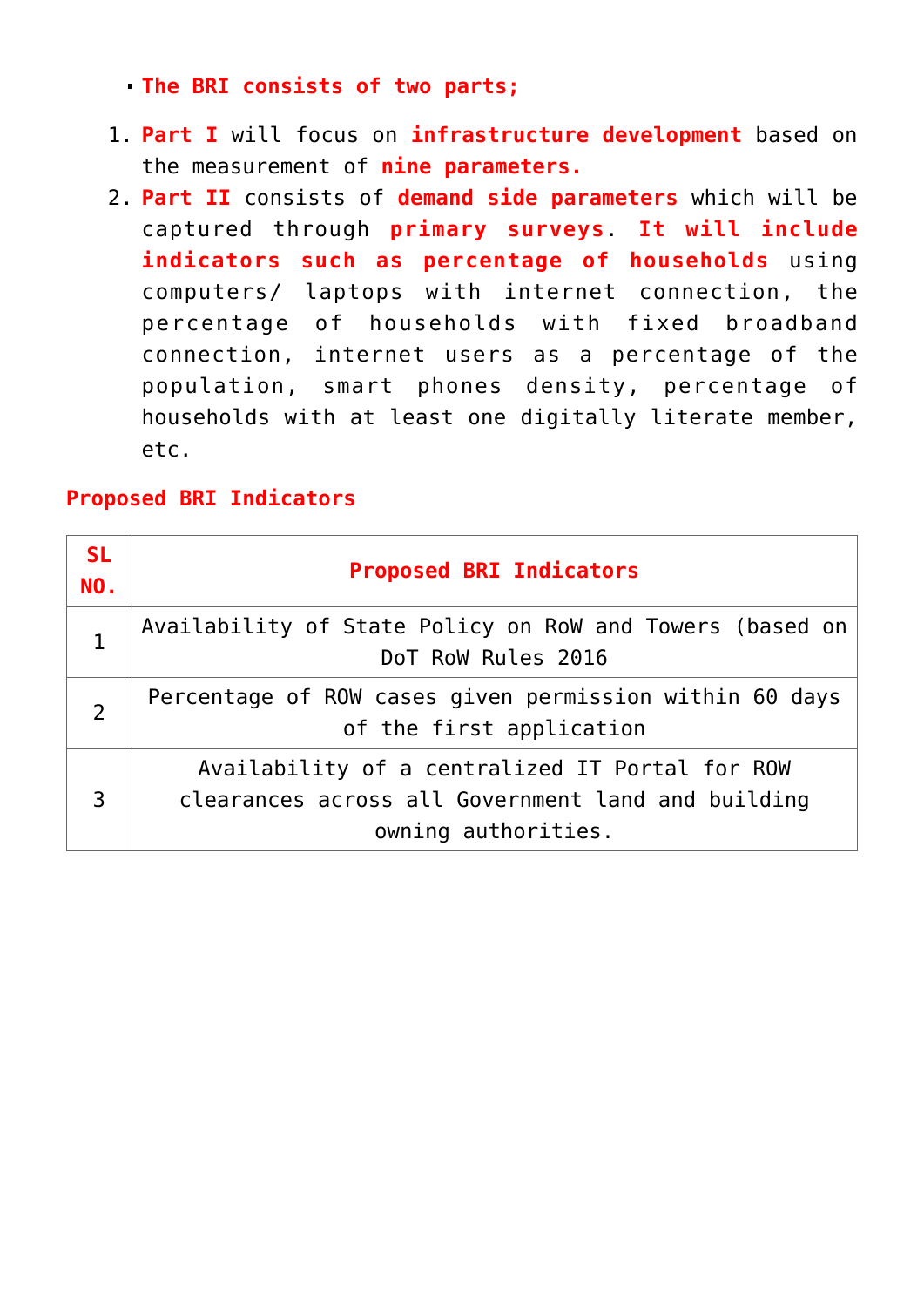| $\overline{4}$ | Adoption of the National Building Code 2016 by the State<br>• State policy to have enabling provisions for access to<br>government lands and buildings for installation of<br>telecom towers<br>• State policy to have enabling provision for 24* 7<br>telecom operations<br>• Standardized RFP template for smart city<br>implementation - enabling rules promoting non<br>exclusivity and infrastructure sharing in a non-<br>discriminatory manner<br>• Common duct policy based on the Central Government's<br>"Dig Once Policy" |
|----------------|--------------------------------------------------------------------------------------------------------------------------------------------------------------------------------------------------------------------------------------------------------------------------------------------------------------------------------------------------------------------------------------------------------------------------------------------------------------------------------------------------------------------------------------|
| 5              | Percentage of mobile towers connected with fibre                                                                                                                                                                                                                                                                                                                                                                                                                                                                                     |
| $6\phantom{1}$ | Number of fibre kms per sq. KM/ per capita/ per 100<br>households                                                                                                                                                                                                                                                                                                                                                                                                                                                                    |
| $\overline{7}$ | Percentage of public institutions / offices connected by<br>FTTX (Hospitals including PHCs, Police stations, Schools<br>and CSCs)                                                                                                                                                                                                                                                                                                                                                                                                    |
| 8              | Percentage of towers receiving grid supply (Duration:<br>Urban 20 hours; Rural 12 Hours)<br>• Priority electricity connection available to telecom<br>towers in the state<br>• Supply of electricity at affordable/ industrial rates<br>to telecom towers                                                                                                                                                                                                                                                                            |
| 9              | NagarNet -Number of Public Wi-Fi Hotspots in urban areas<br>JanWiFi - Number of Public Wi-Fi Hotspots in rural areas                                                                                                                                                                                                                                                                                                                                                                                                                 |

**Significance of BRI**

- This index will **appraise the condition of the underlying digital infrastructure** and related factors at the State/UT level.
- Such an exercise **will provide useful insights into strategic choices made by States for investment allocations in ICT programmes.**
- In the spirit of **competitive federalism, the index will**